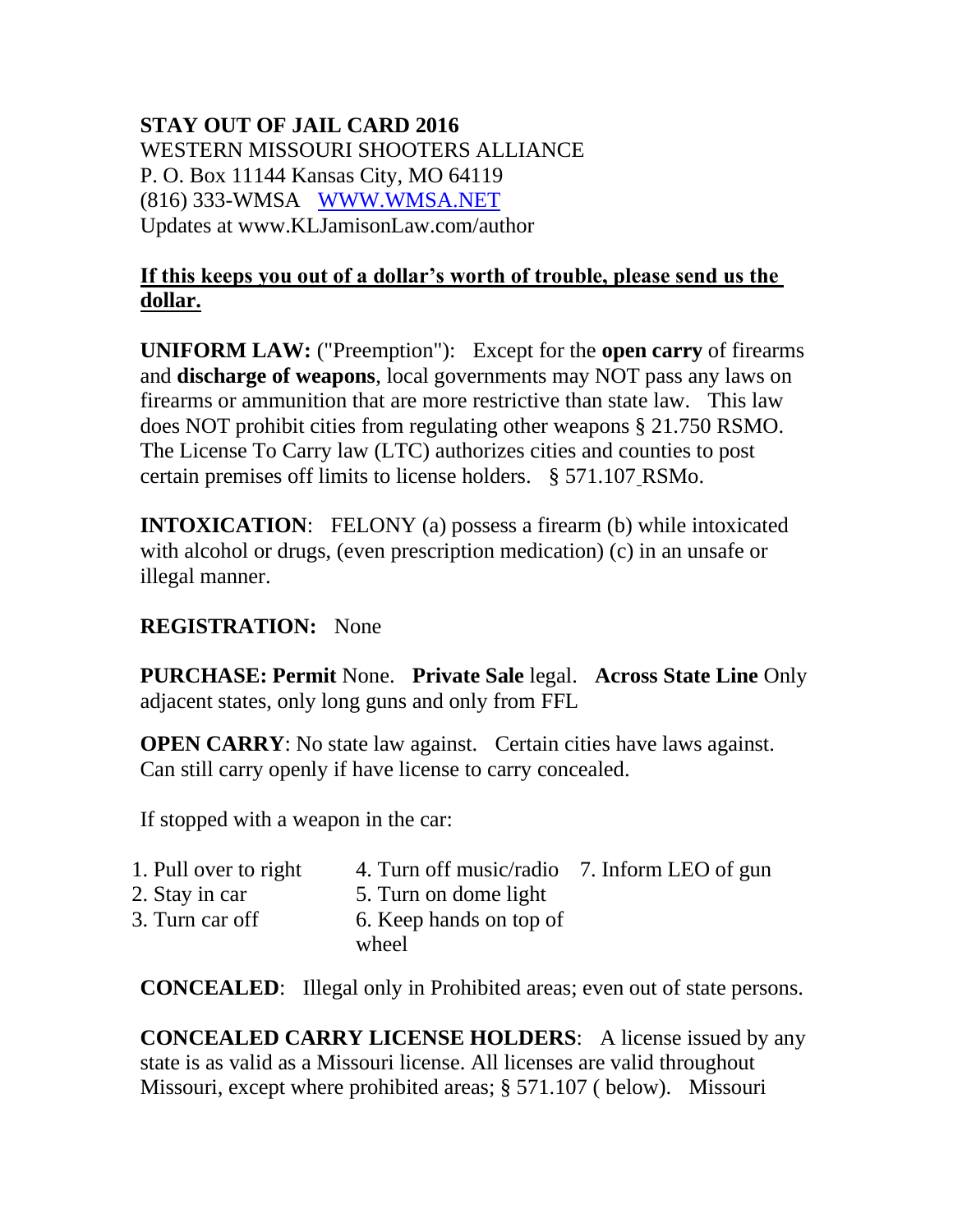licenses are recognized in some other states; see [www.handgunlaw.us](http://www.handgunlaw.us/) or www.nraila.org/gunlaws/. Must carry license, failure to produce upon request is punishable by a fine. Do not have to volunteer possession to officer, but it is wise to do so. License holders can carry any legal weapon. Some law enforcement disagrees. Unusual weapons draw unusual attention and may be illegal under city ordinances. License holders may carry into restaurants serving alcohol. You cannot be arrested for carrying into any of the prohibited places unless you are asked to leave and refuse to leave **except** for Post Offices, Military and Indian Reservations, trains, airports, buses and bus stations. Federal parks allow concealed carry only under the same terms as in the surrounding state **but** not in buildings in the park. Other federal lands have different rules. If asked to leave, leave immediately and without a single word of argument.

*Ways to get in trouble with a license:* You are required to notify the sheriffs of the old and new county within (a) 30 days after moving or changing name (b) within 7 days after you notice your license is lost or destroyed. License is good for 5 years. If you don't provide the 30 or 7 days notification or renew before it expires and you still carry, you are committing a felony. Extended licenses only good in Mo.

## **PROHIBITED PLACES**: Guns may not be carried into:

|                                             | Law Enforcement office w/in 25 ft of polling place Adult/juvenile prison |                            |
|---------------------------------------------|--------------------------------------------------------------------------|----------------------------|
| Courthouse/Court Offices Government meeting |                                                                          | Gov't Building             |
| <b>Bars</b>                                 | Airport Controlled area                                                  | Banned by                  |
| Federal law                                 |                                                                          |                            |
| Post Office                                 | Any school or college                                                    | <b>Child Care Facility</b> |
| <b>Riverboat Gambling</b>                   | <b>Amusement Park</b>                                                    | Church or similar          |
| Posted areas                                | Sports arena/stadium                                                     | Hospital                   |
| <b>Bus Terminal</b>                         | <b>Bus</b>                                                               | Train                      |

Guns may be driven into parking lots (except Post Offices) if not displayed. Businesses may have more restrictive rules for employees. A Missouri license, *but NOT an out of state license*, will allow you to carry a gun onto the parking lot of a school under FEDERAL and state law.

Governing bodies of schools, churches, bars, daycare centers, gambling boats, and law enforcement offices may give *written* permission to specific persons to carry.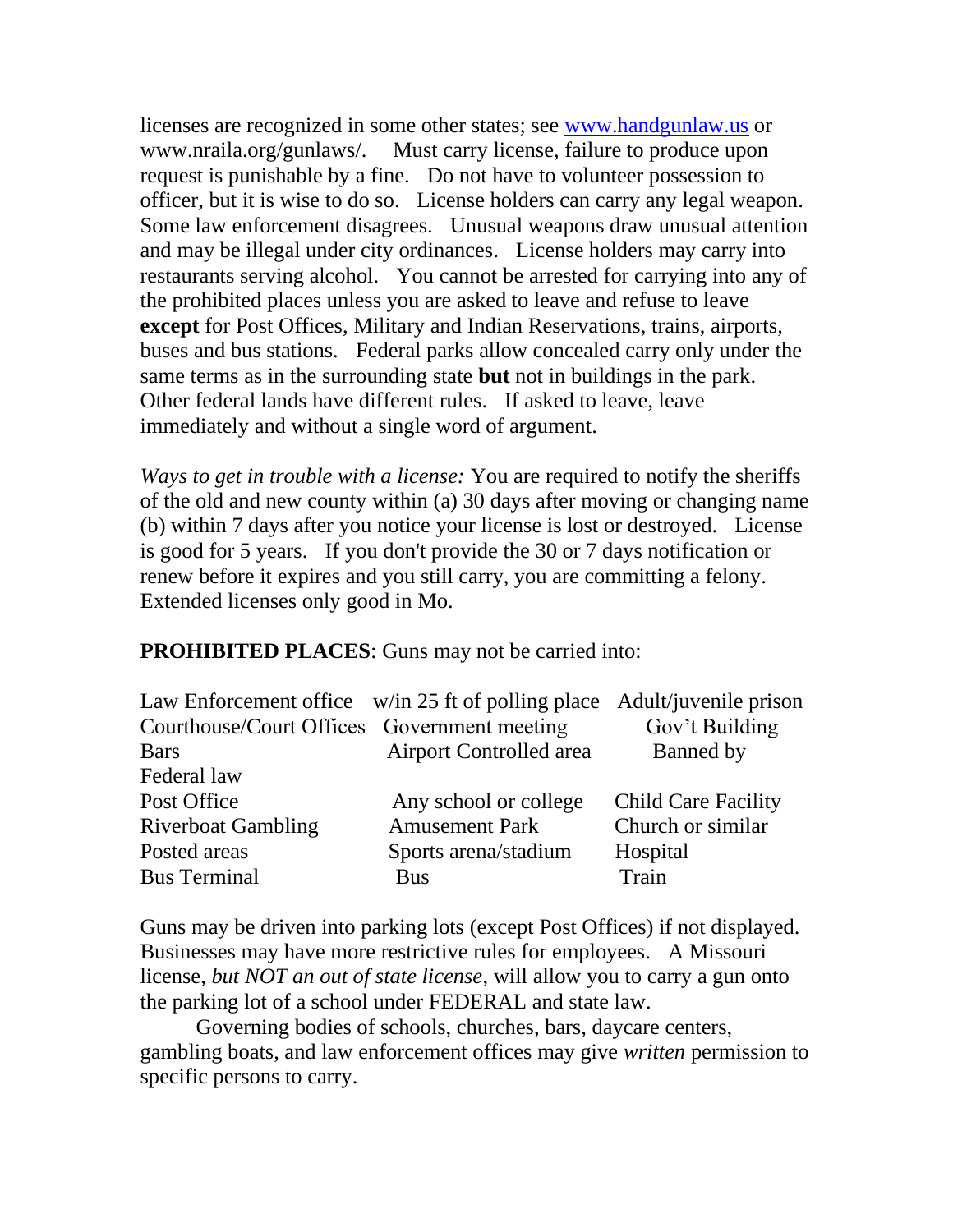PERMITLESS CARRY: B misdemeanor to carry into a prohibited area without a license to carry. Punishable 6 months jail/\$500 fine or both.

**TRANSPORTING**: Federal law 18 US Code, section 926A allows transport of a gun across state lines anywhere in the United States, even through states which ban possession of such guns, **IF** the gun is legally possessed in the **state of origin**, and **destination**. Gun must also be unloaded and in a locked container. A glove compartment or console does *not* qualify as a locked container, even if it has a lock. Any other container, of any material will qualify. **CAUTION**: Beware of brief stays in hostile jurisdictions. If traveling by air **DO NOT** touch the bag holding your gun until reaching your destination. If the plane is diverted, **demand the airline secure the bag**; DO NOT TOUCH IT!

**PROHIBITED PERSONS:** Felony (571.070) for fugitives from justice, persons convicted of **any** felony, habitually drugged, intoxicated, or found mentally incompetent by a court, illegal aliens or aliens other than permanent residents or with a hunting visa to possess or have access to firearms. Federal law prohibits possession by persons involuntarily committed to mental institutions (unless restored by court). A federal felony under 18 US Code Section 922( d)( 9) for persons convicted of misdemeanor adult abuse or the *defendant* in a civil adult abuse final order to possess any firearms and under section 922( h) and for ex-felons to possess any firearm. § 571.060 RSMo makes it a misdemeanor to transfer a weapon to a fugitive from justice, or ex-felon or juvenile except with parental permission and written permission in the case of handguns (even when parents are present). A federal felony under 18 US Code section 922( b). It may also be charged as a state felony for endangering the welfare of a minor.

**Suspended Imposition of Sentence** Not a conviction in Missouri. It is for some federal purposes and in some states such as Kansas. Does not prevent gun possession in Mo. It will prevent persons from getting a Missouri license to carry.

**INHERITANCE**: Under federal law 18 US Code Section 922( a)( 5)( A) a person can inherit a handgun from a person in another state without an FFL. Law in both states must be followed.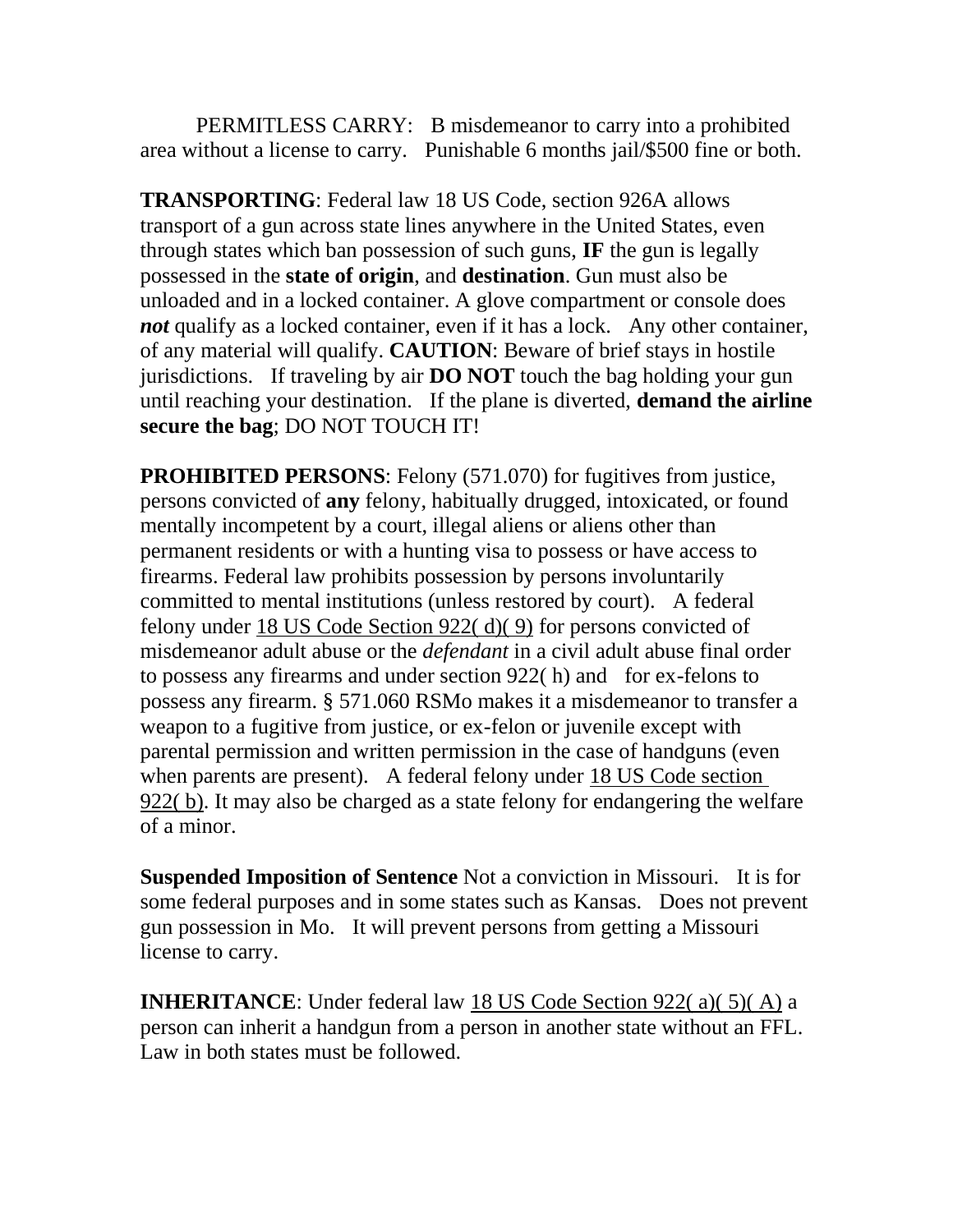**NICS**: All firearms purchased from licensed dealers require a background check, even at gun shows. You will be told otherwise, but it is a lie.

**MACHINE GUNS etc**: Federally licensed only. SAWED OFF: Overall length must be at least 26 inches, measured parallel to the barrel. Barrel: Shotgun barrels at least 18 inches. Rifle barrels at least 16 inches. Barrel length measured from the face of the bolt or standing breech. Advisable to leave a half-inch margin of error, and have a gunsmith perform the operation.

**AMMUNITION**: Federal law prohibits armor piercing pistol ammunition. MO prohibits its use in crimes. **Exploding**: Prohibited if has explosive charge. **NOT** prohibit fragmenting or hollow point ammunition.

**SEIZURE:** Guns recovered by law enforcement must be returned to the owner. There is no authority for a judge to order a firearm destroyed unless used in a felony by the owner (571.095). **Law enforcement officers may not seize guns unless there is a reasonable suspicion that the gun is stolen or was used in a crime**. If they do so anyway, ask for a receipt, which they may or may not provide. The side of the road is no place for a constitutional argument. May be recovered by: phone calls, and proof the gun was lawfully acquired, a suit to recover property or Civil Rights suit, alleging deprivation of property without due process of law under the Fifth Amendment to the US Constitution. LEO may not disarm a person unless has "articulable reason" to believe a crime was committed §21.750.3(c). LEOs arrive with ambiguous information. The first rule of police work is to go home safe. It is better public relations to waive the protection of this statute.

**BLACK POWDER:** Antique or replica muzzle loading guns are not firearms for the purpose of sale or possession. They are firearms for the purpose of carrying. Modern designs or designs convertible to fire cartridges may be firearms for purpose of possession.

**KILL/USE HAZARDOUS FORCE,** only if you have reasonable fear, which equals, **JAM** – **J**eopardy: A threat, **A**bility: Close enough to injure, **M**eans: A weapon or ability to injure

Reasonably believe there is an imminent risk of Forcible Felony,